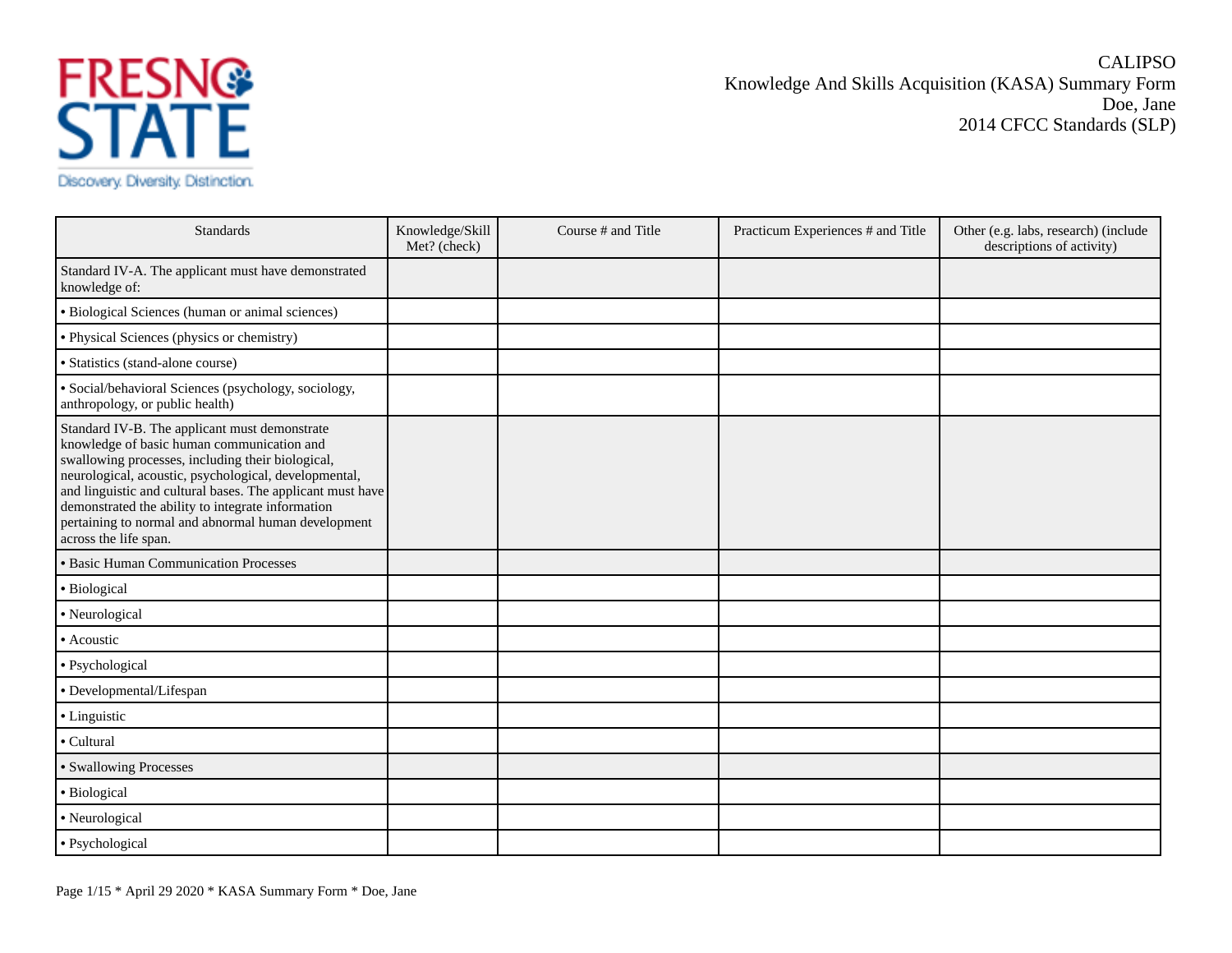| • Developmental/Lifespan                                                                                                                                                                                                                                                                                                               |  |  |
|----------------------------------------------------------------------------------------------------------------------------------------------------------------------------------------------------------------------------------------------------------------------------------------------------------------------------------------|--|--|
| • Cultural                                                                                                                                                                                                                                                                                                                             |  |  |
| Standard IV-C. The applicant must have demonstrated<br>knowledge of communication and swallowing disorders<br>and differences, including the appropriate etiologies,<br>characteristics, and anatomical/physiological, acoustic,<br>psychological, developmental, and linguistic and cultural<br>correlates in the following areas:    |  |  |
| • Speech Sound Production, to encompass articulation,<br>motor planning and execution, phonology, and accent<br>modification                                                                                                                                                                                                           |  |  |
| · Etiologies                                                                                                                                                                                                                                                                                                                           |  |  |
| • Characteristics                                                                                                                                                                                                                                                                                                                      |  |  |
| • Fluency and fluency disorders                                                                                                                                                                                                                                                                                                        |  |  |
| · Etiologies                                                                                                                                                                                                                                                                                                                           |  |  |
| • Characteristics                                                                                                                                                                                                                                                                                                                      |  |  |
| · Voice and resonance, including respiration and<br>phonation                                                                                                                                                                                                                                                                          |  |  |
| · Etiologies                                                                                                                                                                                                                                                                                                                           |  |  |
| • Characteristics                                                                                                                                                                                                                                                                                                                      |  |  |
| • Receptive and expressive language to include<br>phonology, morphology, syntax, semantics, pragmatics<br>(language use and social aspects of communication),<br>prelinguistic communication, and paralinguistic<br>communication (e.g., gestures, signs, body language),<br>and literacy in speaking, listening, reading, and writing |  |  |
| · Etiologies                                                                                                                                                                                                                                                                                                                           |  |  |
| • Characteristics                                                                                                                                                                                                                                                                                                                      |  |  |
| • Hearing, including the impact on speech and language                                                                                                                                                                                                                                                                                 |  |  |
| · Etiologies                                                                                                                                                                                                                                                                                                                           |  |  |
| • Characteristics                                                                                                                                                                                                                                                                                                                      |  |  |
| · Swallowing/Feeding, including (a) structure and<br>function of orofacial myology and (b) oral, pharyngeal,<br>laryngeal, pulmonary, esophageal, gastrointestinal, and<br>related functions across the lifespan                                                                                                                       |  |  |
| • Etiologies                                                                                                                                                                                                                                                                                                                           |  |  |
| · Characteristics                                                                                                                                                                                                                                                                                                                      |  |  |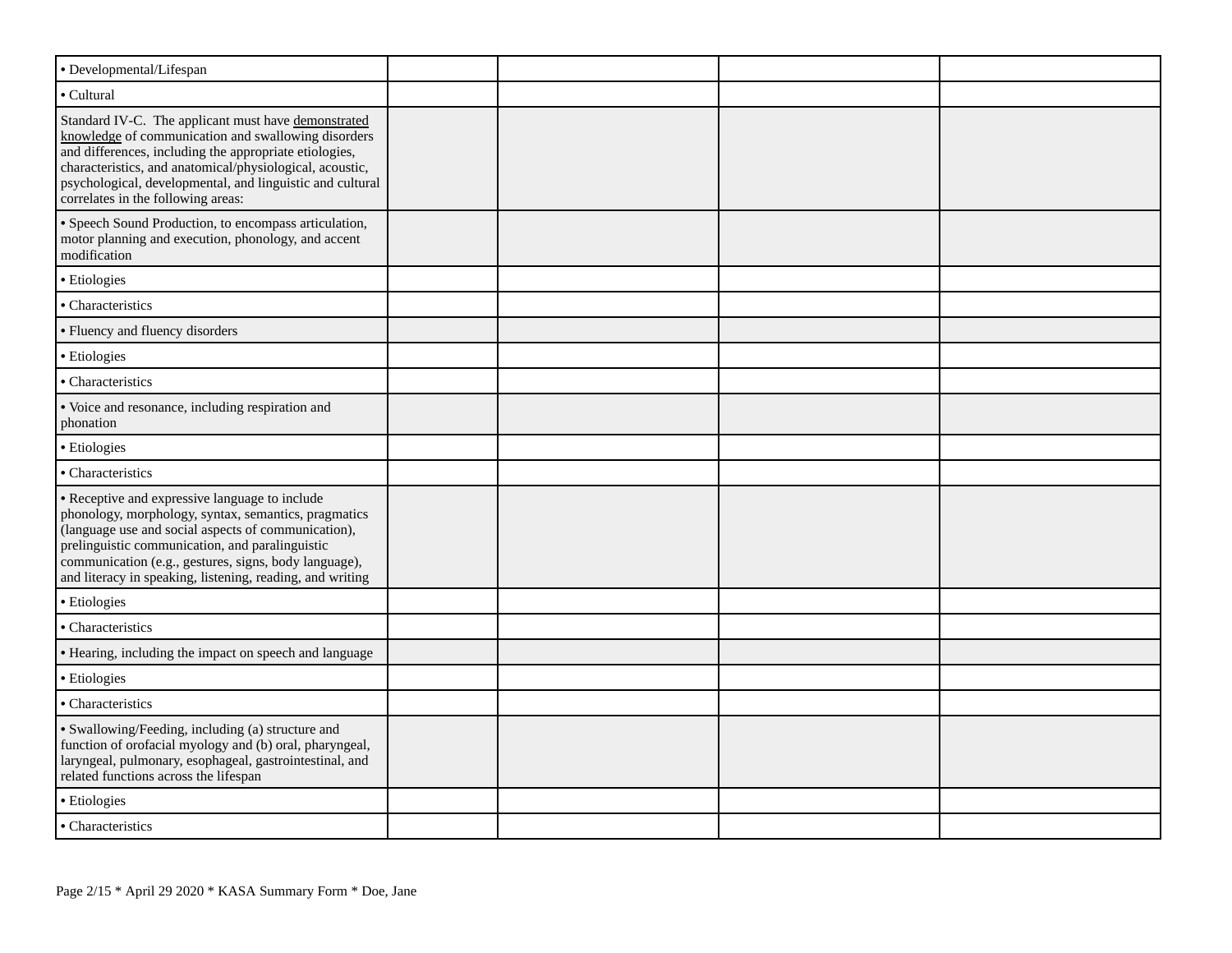| • Cognitive aspects of communication, including<br>attention, memory, sequencing, problem solving,<br>executive functioning                                                                                                                                                                                                                                            |  |  |
|------------------------------------------------------------------------------------------------------------------------------------------------------------------------------------------------------------------------------------------------------------------------------------------------------------------------------------------------------------------------|--|--|
| • Etiologies                                                                                                                                                                                                                                                                                                                                                           |  |  |
| · Characteristics                                                                                                                                                                                                                                                                                                                                                      |  |  |
| · Social aspects of communication, including challenging<br>behavior, ineffective social skills, and lack of<br>communication opportunities                                                                                                                                                                                                                            |  |  |
| · Etiologies                                                                                                                                                                                                                                                                                                                                                           |  |  |
| · Characteristics                                                                                                                                                                                                                                                                                                                                                      |  |  |
| • Augmentative and alternative communication<br>modalities                                                                                                                                                                                                                                                                                                             |  |  |
| · Characteristics                                                                                                                                                                                                                                                                                                                                                      |  |  |
| Standard IV-D: The applicant must have demonstrated<br>current knowledge of the principles and methods of<br>prevention, assessment, and intervention for persons with<br>communication and swallowing disorders, including<br>consideration of anatomical/physiological, psychological,<br>developmental, and linguistic and cultural correlates of<br>the disorders. |  |  |
| · Speech Sound Production, to encompass articulation,<br>motor planning and execution, phonology, and accent<br>modification                                                                                                                                                                                                                                           |  |  |
| • Prevention                                                                                                                                                                                                                                                                                                                                                           |  |  |
| • Assessment                                                                                                                                                                                                                                                                                                                                                           |  |  |
| • Intervention                                                                                                                                                                                                                                                                                                                                                         |  |  |
| • Fluency and Fluency Disorders                                                                                                                                                                                                                                                                                                                                        |  |  |
| • Prevention                                                                                                                                                                                                                                                                                                                                                           |  |  |
| • Assessment                                                                                                                                                                                                                                                                                                                                                           |  |  |
| • Intervention                                                                                                                                                                                                                                                                                                                                                         |  |  |
| · Voice and resonance, including respiration and<br>phonation                                                                                                                                                                                                                                                                                                          |  |  |
| • Prevention                                                                                                                                                                                                                                                                                                                                                           |  |  |
| • Assessment                                                                                                                                                                                                                                                                                                                                                           |  |  |
| • Intervention                                                                                                                                                                                                                                                                                                                                                         |  |  |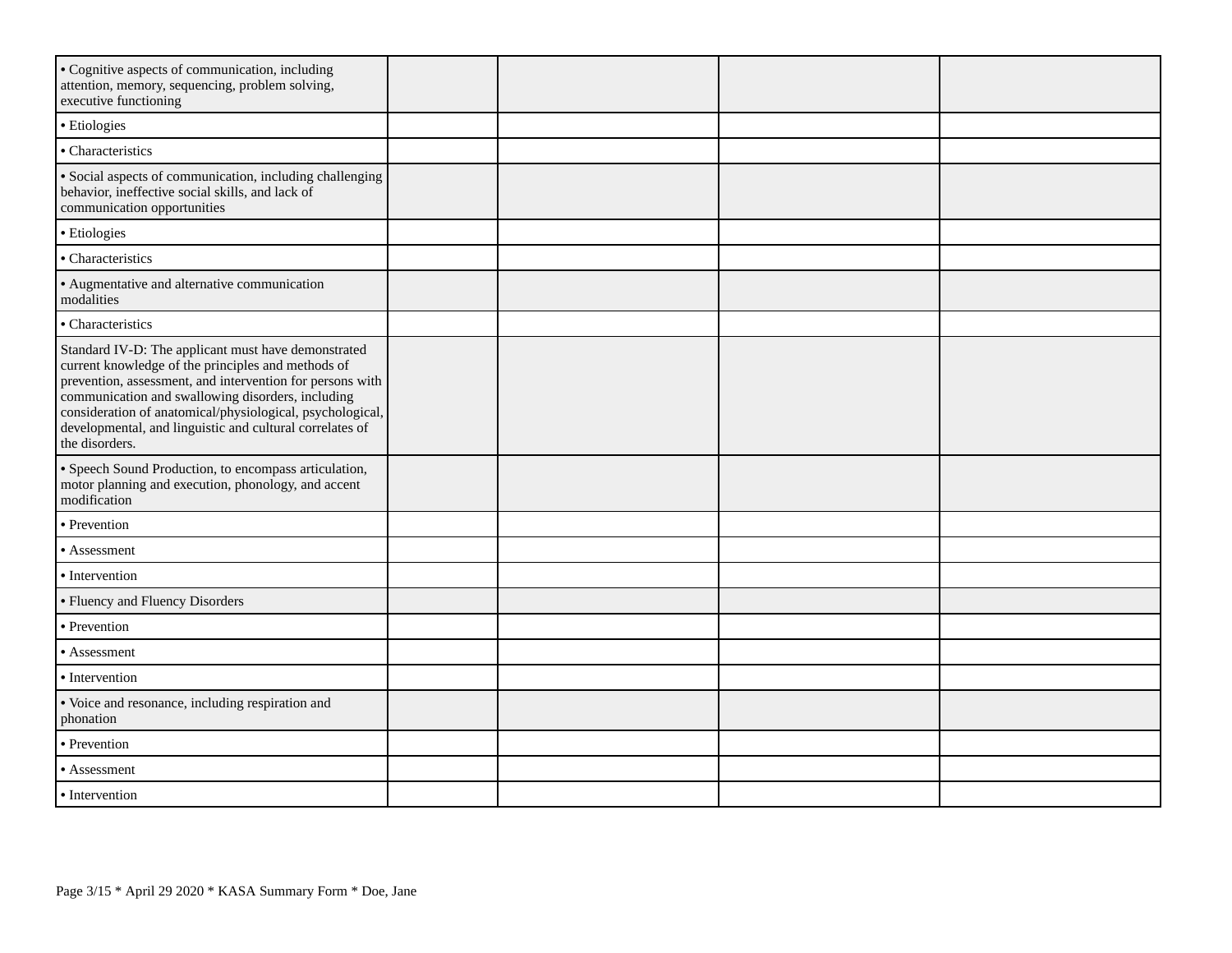| • Receptive and expressive language to include<br>phonology, morphology, syntax, semantics, pragmatics<br>(language use and social aspects of communication),<br>prelinguistic communication, and paralinguistic<br>communication (e.g., gestures, signs, body language),<br>and literacy in speaking, listening, reading, and writing |  |  |
|----------------------------------------------------------------------------------------------------------------------------------------------------------------------------------------------------------------------------------------------------------------------------------------------------------------------------------------|--|--|
| • Prevention                                                                                                                                                                                                                                                                                                                           |  |  |
| • Assessment                                                                                                                                                                                                                                                                                                                           |  |  |
| • Intervention                                                                                                                                                                                                                                                                                                                         |  |  |
| • Hearing, including the impact on speech and language                                                                                                                                                                                                                                                                                 |  |  |
| • Prevention                                                                                                                                                                                                                                                                                                                           |  |  |
| • Assessment                                                                                                                                                                                                                                                                                                                           |  |  |
| • Intervention                                                                                                                                                                                                                                                                                                                         |  |  |
| · Swallowing/Feeding, including (a) structure and<br>function of orofacial myology and (b) oral, pharyngeal,<br>laryngeal, pulmonary, esophageal, gastrointestinal, and<br>related functions across the lifespan                                                                                                                       |  |  |
| • Prevention                                                                                                                                                                                                                                                                                                                           |  |  |
| • Assessment                                                                                                                                                                                                                                                                                                                           |  |  |
| • Intervention                                                                                                                                                                                                                                                                                                                         |  |  |
| • Cognitive aspects of communication, including<br>attention, memory, sequencing, problem solving,<br>executive functioning                                                                                                                                                                                                            |  |  |
| • Prevention                                                                                                                                                                                                                                                                                                                           |  |  |
| • Assessment                                                                                                                                                                                                                                                                                                                           |  |  |
| • Intervention                                                                                                                                                                                                                                                                                                                         |  |  |
| · Social aspects of communication, including challenging<br>behavior, ineffective social skills, and lack of<br>communication opportunities                                                                                                                                                                                            |  |  |
| • Prevention                                                                                                                                                                                                                                                                                                                           |  |  |
| • Assessment                                                                                                                                                                                                                                                                                                                           |  |  |
| • Intervention                                                                                                                                                                                                                                                                                                                         |  |  |
| • Augmentative and alternative communication<br>modalities                                                                                                                                                                                                                                                                             |  |  |
| • Assessment                                                                                                                                                                                                                                                                                                                           |  |  |
| • Intervention                                                                                                                                                                                                                                                                                                                         |  |  |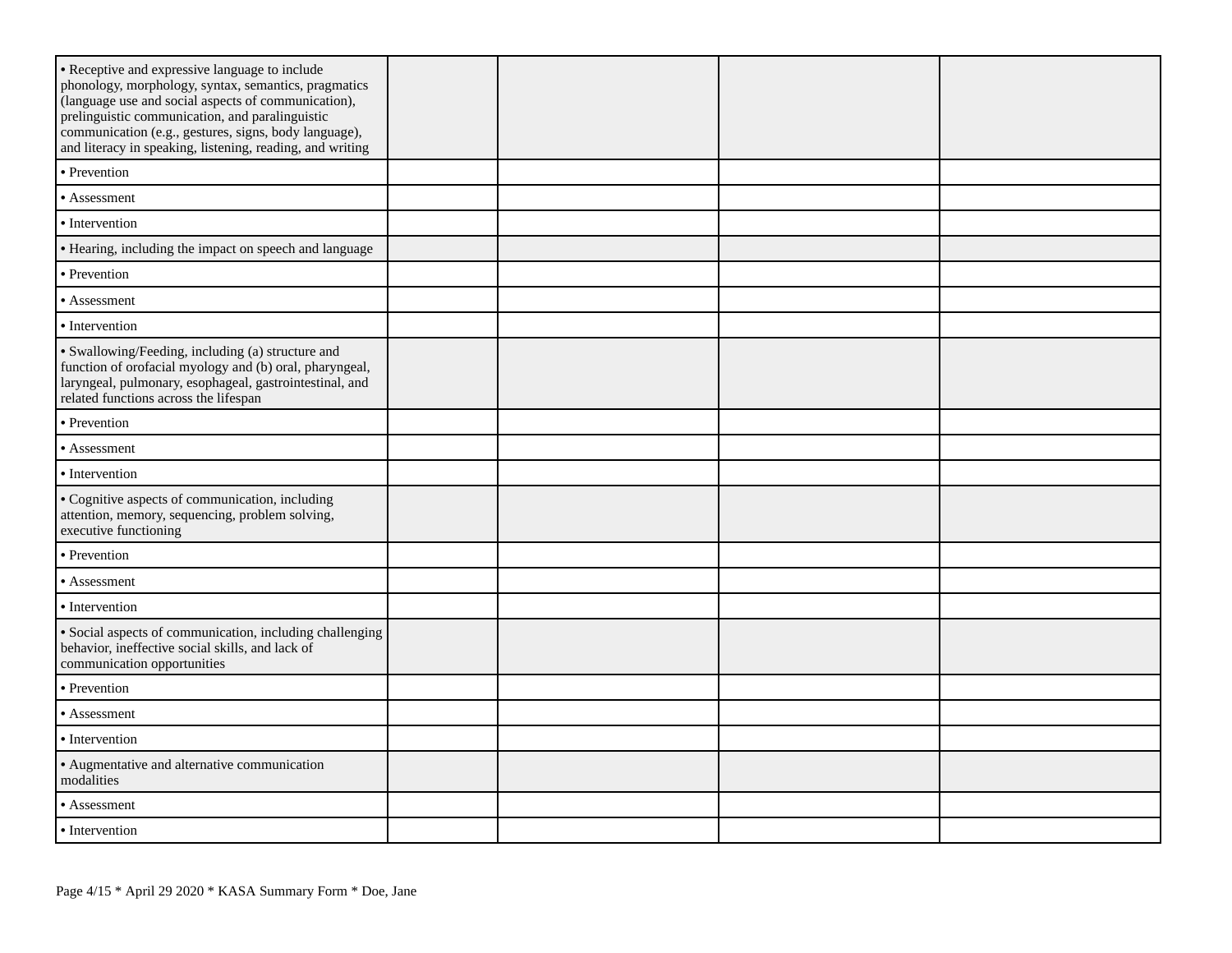| Standard IV-E: The applicant must have demonstrated<br>knowledge of standards of ethical conduct.                                                                                                                                                                                                                                                                                                                          |  |  |
|----------------------------------------------------------------------------------------------------------------------------------------------------------------------------------------------------------------------------------------------------------------------------------------------------------------------------------------------------------------------------------------------------------------------------|--|--|
| Standard IV-F: The applicant must have demonstrated<br>knowledge of processes used in research and of the<br>integration of research principles into evidence-based<br>clinical practice.                                                                                                                                                                                                                                  |  |  |
| Standard IV-G: The applicant must have demonstrated<br>knowledge of contemporary professional issues.                                                                                                                                                                                                                                                                                                                      |  |  |
| Standard IV-H: The applicant must have demonstrated<br>knowledge of entry level and advanced certifications,<br>licensure, and other relevant professional credentials, as<br>well as local, state, and national regulations and policies<br>relevant to professional practice.                                                                                                                                            |  |  |
| Standard V-A: The applicant must have demonstrated<br>skills in oral and written or other forms of<br>communication sufficient for entry into professional<br>practice (including Speech and Language skills in<br>English, consistent with ASHA's position statement on<br>students and professionals who speak English with<br>accents and nonstandard dialects).                                                        |  |  |
| Standard V-B: The applicant must have completed a<br>program of study that included supervised clinical<br>experiences sufficient in breadth and depth to achieve the<br>following skills outcomes. (These skills may be<br>developed and demonstrated through direct clinical<br>experiences, academic coursework, labs, simulations, and<br>examinations, as well as through the completion of<br>independent projects.) |  |  |
| 1. Evaluation (must include all skill outcomes listed in a-<br>g below for each of the 9 major areas except that<br>prevention does not apply to communication modalities)                                                                                                                                                                                                                                                 |  |  |
| • Speech Sound Production, to encompass articulation,<br>motor planning and execution, phonology, and accent<br>modification                                                                                                                                                                                                                                                                                               |  |  |
| Std. V-B 1a. Conduct screening and prevention<br>procedures, including prevention activities                                                                                                                                                                                                                                                                                                                               |  |  |
| Std. V-B 1b. Collect case history information and<br>integrate information from clients/patients, family,<br>caregivers, teachers, relevant others, and other<br>professionals                                                                                                                                                                                                                                             |  |  |
| Std. V-B 1c. Select and administer appropriate evaluation<br>procedures, such as behavioral observations<br>nonstandardized and standardized tests, and instrumental<br>procedures                                                                                                                                                                                                                                         |  |  |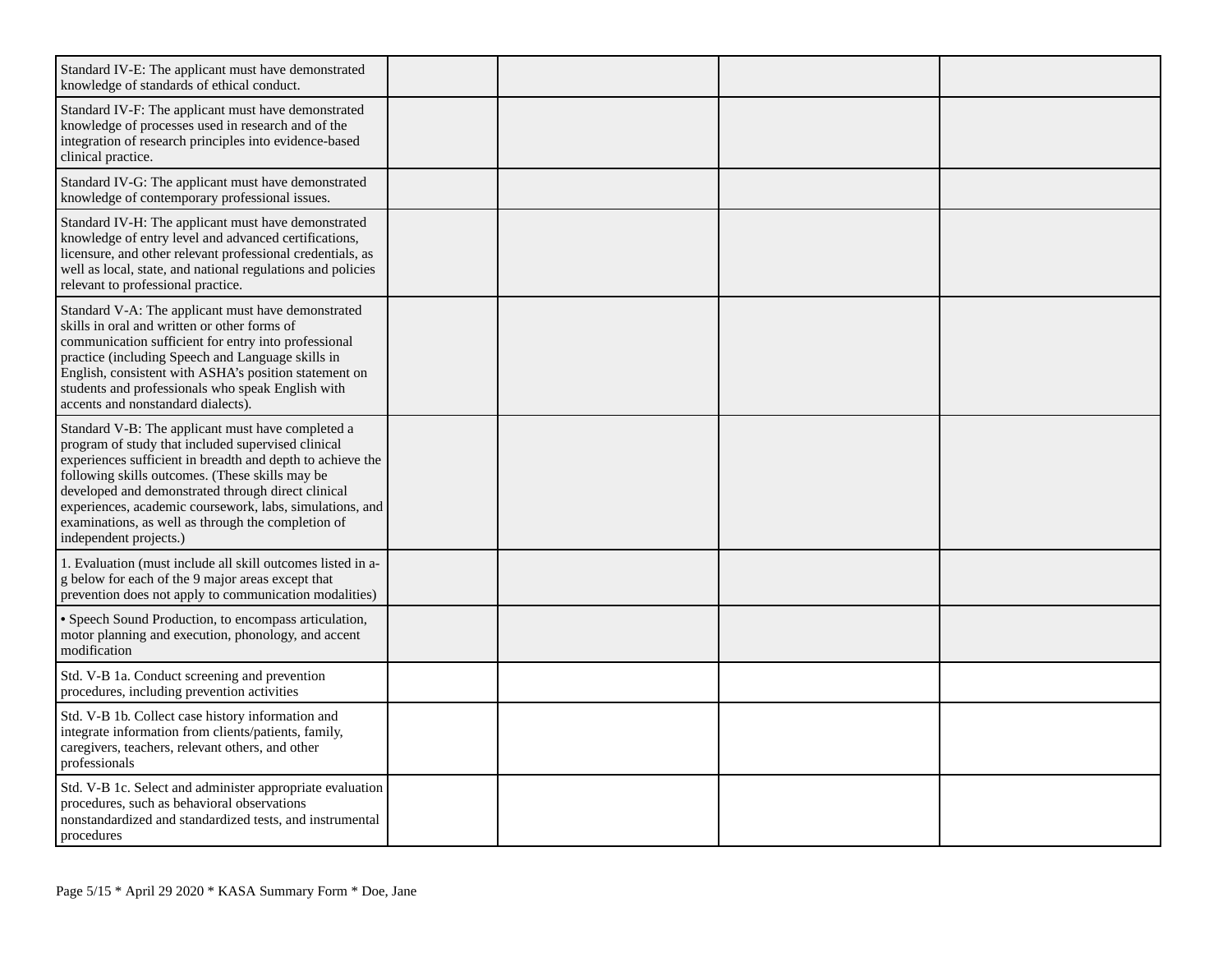| Std. V-B 1d. Adapt evaluation procedures to meet the<br>needs of individuals receiving services                                                                                    |  |  |
|------------------------------------------------------------------------------------------------------------------------------------------------------------------------------------|--|--|
| Std. V-B 1e. Interpret, integrate, and synthesize all<br>information to develop diagnoses and make appropriate<br>recommendations for intervention                                 |  |  |
| Std. V-B 1f. Complete administrative and reporting<br>functions necessary to support evaluation                                                                                    |  |  |
| Std. V-B 1g. Refer clients/patients for appropriate<br>services                                                                                                                    |  |  |
| • Fluency and Fluency Disorders                                                                                                                                                    |  |  |
| Std. V-B 1a. Conduct screening and prevention<br>procedures, including prevention activities                                                                                       |  |  |
| Std. V-B 1b. Collect case history information and<br>integrate information from clients/patients, family,<br>caregivers, teachers, relevant others, and other<br>professionals     |  |  |
| Std. V-B 1c. Select and administer appropriate evaluation<br>procedures, such as behavioral observations<br>nonstandardized and standardized tests, and instrumental<br>procedures |  |  |
| Std. V-B 1d. Adapt evaluation procedures to meet the<br>needs of individuals receiving services                                                                                    |  |  |
| Std. V-B 1e. Interpret, integrate, and synthesize all<br>information to develop diagnoses and make appropriate<br>recommendations for intervention                                 |  |  |
| Std. V-B 1f. Complete administrative and reporting<br>functions necessary to support evaluation                                                                                    |  |  |
| Std. V-B 1g. Refer clients/patients for appropriate<br>services                                                                                                                    |  |  |
| · Voice and resonance, including respiration and<br>phonation                                                                                                                      |  |  |
| Std. V-B 1a. Conduct screening and prevention<br>procedures, including prevention activities                                                                                       |  |  |
| Std. V-B 1b. Collect case history information and<br>integrate information from clients/patients, family,<br>caregivers, teachers, relevant others, and other<br>professionals     |  |  |
| Std. V-B 1c. Select and administer appropriate evaluation<br>procedures, such as behavioral observations<br>nonstandardized and standardized tests, and instrumental<br>procedures |  |  |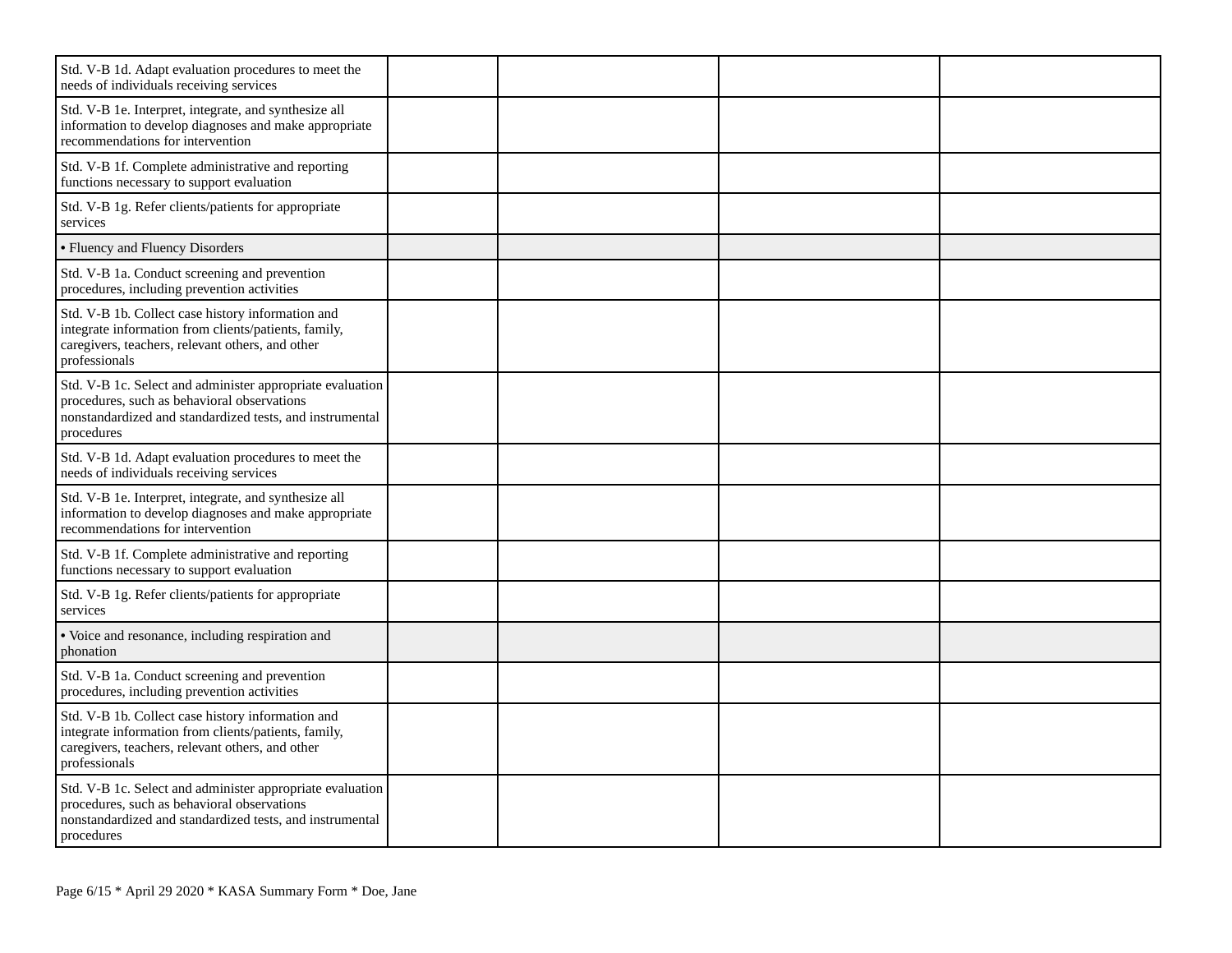| Std. V-B 1d. Adapt evaluation procedures to meet the<br>needs of individuals receiving services                                                                                                                                                                                                                                        |  |  |
|----------------------------------------------------------------------------------------------------------------------------------------------------------------------------------------------------------------------------------------------------------------------------------------------------------------------------------------|--|--|
| Std. V-B 1e. Interpret, integrate, and synthesize all<br>information to develop diagnoses and make appropriate<br>recommendations for intervention                                                                                                                                                                                     |  |  |
| Std. V-B 1f. Complete administrative and reporting<br>functions necessary to support evaluation                                                                                                                                                                                                                                        |  |  |
| Std. V-B 1g. Refer clients/patients for appropriate<br>services                                                                                                                                                                                                                                                                        |  |  |
| • Receptive and expressive language to include<br>phonology, morphology, syntax, semantics, pragmatics<br>(language use and social aspects of communication),<br>prelinguistic communication, and paralinguistic<br>communication (e.g., gestures, signs, body language),<br>and literacy in speaking, listening, reading, and writing |  |  |
| Std. V-B 1a. Conduct screening and prevention<br>procedures, including prevention activities                                                                                                                                                                                                                                           |  |  |
| Std. V-B 1b. Collect case history information and<br>integrate information from clients/patients, family,<br>caregivers, teachers, relevant others, and other<br>professionals                                                                                                                                                         |  |  |
| Std. V-B 1c. Select and administer appropriate evaluation<br>procedures, such as behavioral observations<br>nonstandardized and standardized tests, and instrumental<br>procedures                                                                                                                                                     |  |  |
| Std. V-B 1d. Adapt evaluation procedures to meet the<br>needs of individuals receiving services                                                                                                                                                                                                                                        |  |  |
| Std. V-B 1e. Interpret, integrate, and synthesize all<br>information to develop diagnoses and make appropriate<br>recommendations for intervention                                                                                                                                                                                     |  |  |
| Std. V-B 1f. Complete administrative and reporting<br>functions necessary to support evaluation                                                                                                                                                                                                                                        |  |  |
| Std. V-B 1g. Refer clients/patients for appropriate<br>services                                                                                                                                                                                                                                                                        |  |  |
| • Hearing, including the impact on speech and language                                                                                                                                                                                                                                                                                 |  |  |
| Std. V-B 1a. Conduct screening and prevention<br>procedures, including prevention activities                                                                                                                                                                                                                                           |  |  |
| Std. V-B 1b. Collect case history information and<br>integrate information from clients/patients, family,<br>caregivers, teachers, relevant others, and other<br>professionals                                                                                                                                                         |  |  |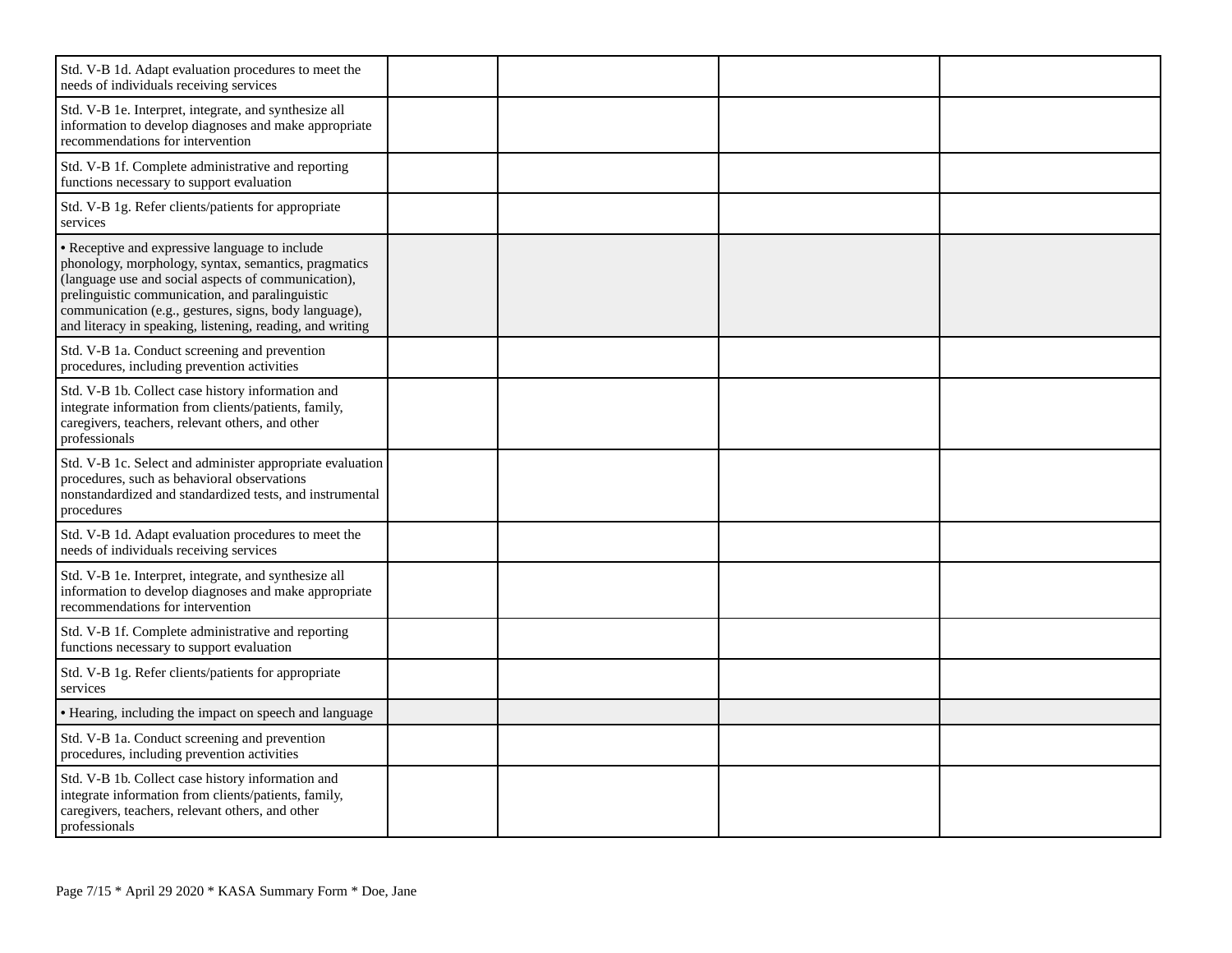| Std. V-B 1c. Select and administer appropriate evaluation<br>procedures, such as behavioral observations<br>nonstandardized and standardized tests, and instrumental<br>procedures                               |  |  |
|------------------------------------------------------------------------------------------------------------------------------------------------------------------------------------------------------------------|--|--|
| Std. V-B 1d. Adapt evaluation procedures to meet the<br>needs of individuals receiving services                                                                                                                  |  |  |
| Std. V-B 1e. Interpret, integrate, and synthesize all<br>information to develop diagnoses and make appropriate<br>recommendations for intervention                                                               |  |  |
| Std. V-B 1f. Complete administrative and reporting<br>functions necessary to support evaluation                                                                                                                  |  |  |
| Std. V-B 1g. Refer clients/patients for appropriate<br>services                                                                                                                                                  |  |  |
| · Swallowing/Feeding, including (a) structure and<br>function of orofacial myology and (b) oral, pharyngeal,<br>laryngeal, pulmonary, esophageal, gastrointestinal, and<br>related functions across the lifespan |  |  |
| Std. V-B 1a. Conduct screening and prevention<br>procedures, including prevention activities                                                                                                                     |  |  |
| Std. V-B 1b. Collect case history information and<br>integrate information from clients/patients, family,<br>caregivers, teachers, relevant others, and other<br>professionals                                   |  |  |
| Std. V-B 1c. Select and administer appropriate evaluation<br>procedures, such as behavioral observations<br>nonstandardized and standardized tests, and instrumental<br>procedures                               |  |  |
| Std. V-B 1d. Adapt evaluation procedures to meet the<br>needs of individuals receiving services                                                                                                                  |  |  |
| Std. V-B 1e. Interpret, integrate, and synthesize all<br>information to develop diagnoses and make appropriate<br>recommendations for intervention                                                               |  |  |
| Std. V-B 1f. Complete administrative and reporting<br>functions necessary to support evaluation                                                                                                                  |  |  |
| Std. V-B 1g. Refer clients/patients for appropriate<br>services                                                                                                                                                  |  |  |
| • Cognitive aspects of communication, including<br>attention, memory, sequencing, problem solving,<br>executive functioning                                                                                      |  |  |
| Std. V-B 1a. Conduct screening and prevention<br>procedures, including prevention activities                                                                                                                     |  |  |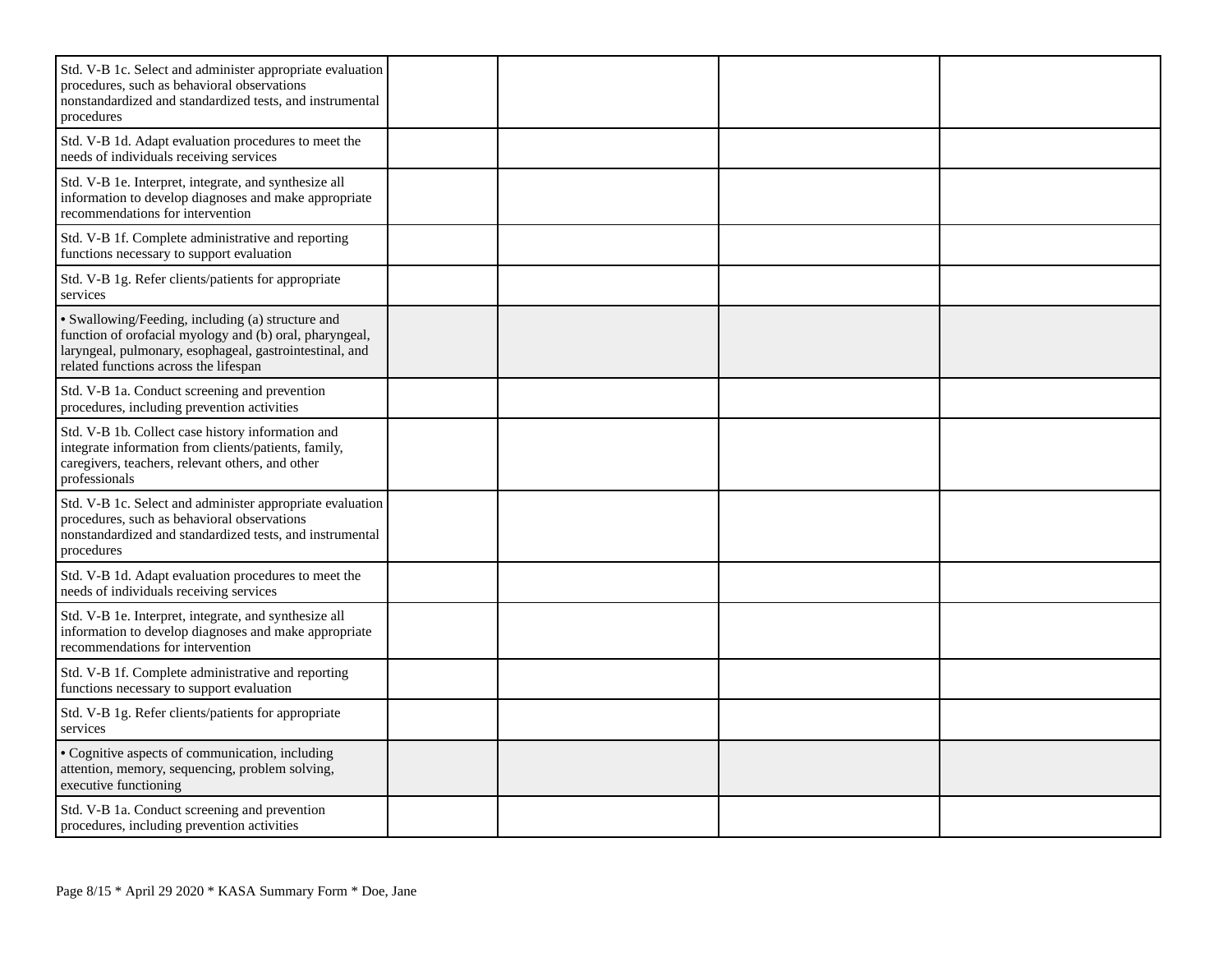| Std. V-B 1b. Collect case history information and<br>integrate information from clients/patients, family,<br>caregivers, teachers, relevant others, and other<br>professionals     |  |  |
|------------------------------------------------------------------------------------------------------------------------------------------------------------------------------------|--|--|
| Std. V-B 1c. Select and administer appropriate evaluation<br>procedures, such as behavioral observations<br>nonstandardized and standardized tests, and instrumental<br>procedures |  |  |
| Std. V-B 1d. Adapt evaluation procedures to meet the<br>needs of individuals receiving services                                                                                    |  |  |
| Std. V-B 1e. Interpret, integrate, and synthesize all<br>information to develop diagnoses and make appropriate<br>recommendations for intervention                                 |  |  |
| Std. V-B 1f. Complete administrative and reporting<br>functions necessary to support evaluation                                                                                    |  |  |
| Std. V-B 1g. Refer clients/patients for appropriate<br>services                                                                                                                    |  |  |
| · Social aspects of communication, including challenging<br>behavior, ineffective social skills, and lack of<br>communication opportunities                                        |  |  |
| Std. V-B 1a. Conduct screening and prevention<br>procedures, including prevention activities                                                                                       |  |  |
| Std. V-B 1b. Collect case history information and<br>integrate information from clients/patients, family,<br>caregivers, teachers, relevant others, and other<br>professionals     |  |  |
| Std. V-B 1c. Select and administer appropriate evaluation<br>procedures, such as behavioral observations<br>nonstandardized and standardized tests, and instrumental<br>procedures |  |  |
| Std. V-B 1d. Adapt evaluation procedures to meet the<br>needs of individuals receiving services                                                                                    |  |  |
| Std. V-B 1e. Interpret, integrate, and synthesize all<br>information to develop diagnoses and make appropriate<br>recommendations for intervention                                 |  |  |
| Std. V-B 1f. Complete administrative and reporting<br>functions necessary to support evaluation                                                                                    |  |  |
| Std. V-B 1g. Refer clients/patients for appropriate<br>services                                                                                                                    |  |  |
| • Augmentative and alternative communication<br>modalities                                                                                                                         |  |  |
| Std. V-B 1a. Conduct screening procedures                                                                                                                                          |  |  |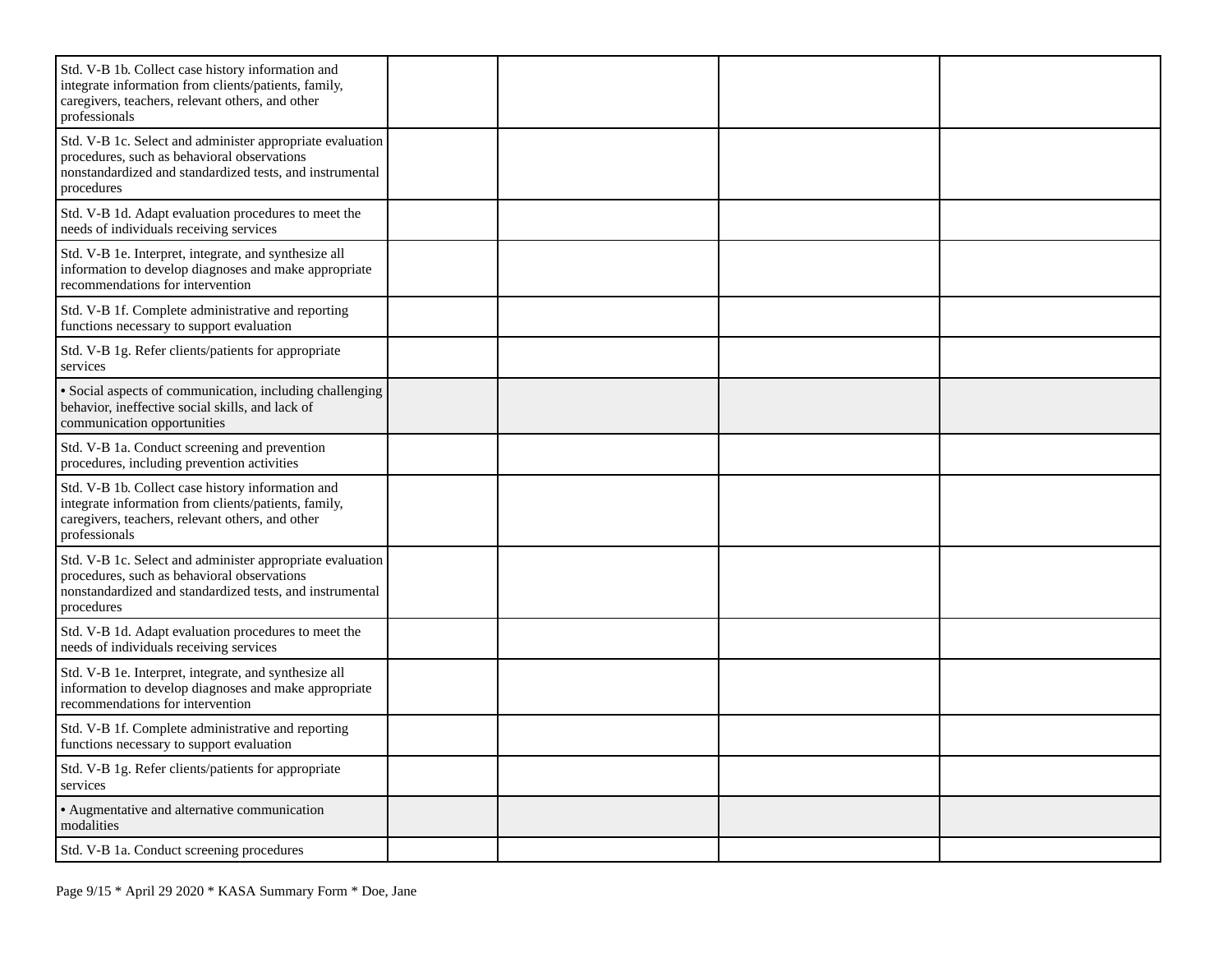| Std. V-B 1b. Collect case history information and<br>integrate information from clients/patients, family,<br>caregivers, teachers, relevant others, and other<br>professionals                                              |  |  |
|-----------------------------------------------------------------------------------------------------------------------------------------------------------------------------------------------------------------------------|--|--|
| Std. V-B 1c. Select and administer appropriate evaluation<br>procedures, such as behavioral observations<br>nonstandardized and standardized tests, and instrumental<br>procedures                                          |  |  |
| Std. V-B 1d. Adapt evaluation procedures to meet the<br>needs of individuals receiving services                                                                                                                             |  |  |
| Std. V-B 1e. Interpret, integrate, and synthesize all<br>information to develop diagnoses and make appropriate<br>recommendations for intervention                                                                          |  |  |
| Std. V-B 1f. Complete administrative and reporting<br>functions necessary to support evaluation                                                                                                                             |  |  |
| Std. V-B 1g. Refer clients/patients for appropriate<br>services                                                                                                                                                             |  |  |
| 2. Intervention (must include all skill outcomes listed in<br>a-g below for each of the 9 major areas)                                                                                                                      |  |  |
| • Speech Sound Production, to encompass articulation,<br>motor planning and execution, phonology, and accent<br>modification                                                                                                |  |  |
| Std. V-B 2a. Develop setting-appropriate intervention<br>plans with measurable and achievable goals that meet<br>clients'/patients' needs. Collaborate with clients/patients<br>and relevant others in the planning process |  |  |
| Std. V-B 2b. Implement intervention plans that involve<br>clients/patients and relevant others in the intervention<br>process.                                                                                              |  |  |
| Std. V-B 2c. Select or develop and use appropriate<br>materials and instrumentation for prevention and<br>intervention                                                                                                      |  |  |
| Std. V-B 2d. Measure and evaluate clients'/patients'<br>performance and progress                                                                                                                                            |  |  |
| Std. V-B 2e. Modify intervention plans, strategies,<br>materials, or instrumentation as appropriate to meet the<br>needs of clients/patients                                                                                |  |  |
| Std. V-B 2f. Complete administrative and reporting<br>functions necessary to support intervention                                                                                                                           |  |  |
| Std. V-B 2g. Identify and refer clients/patients for<br>services as appropriate                                                                                                                                             |  |  |
| • Fluency and Fluency Disorders                                                                                                                                                                                             |  |  |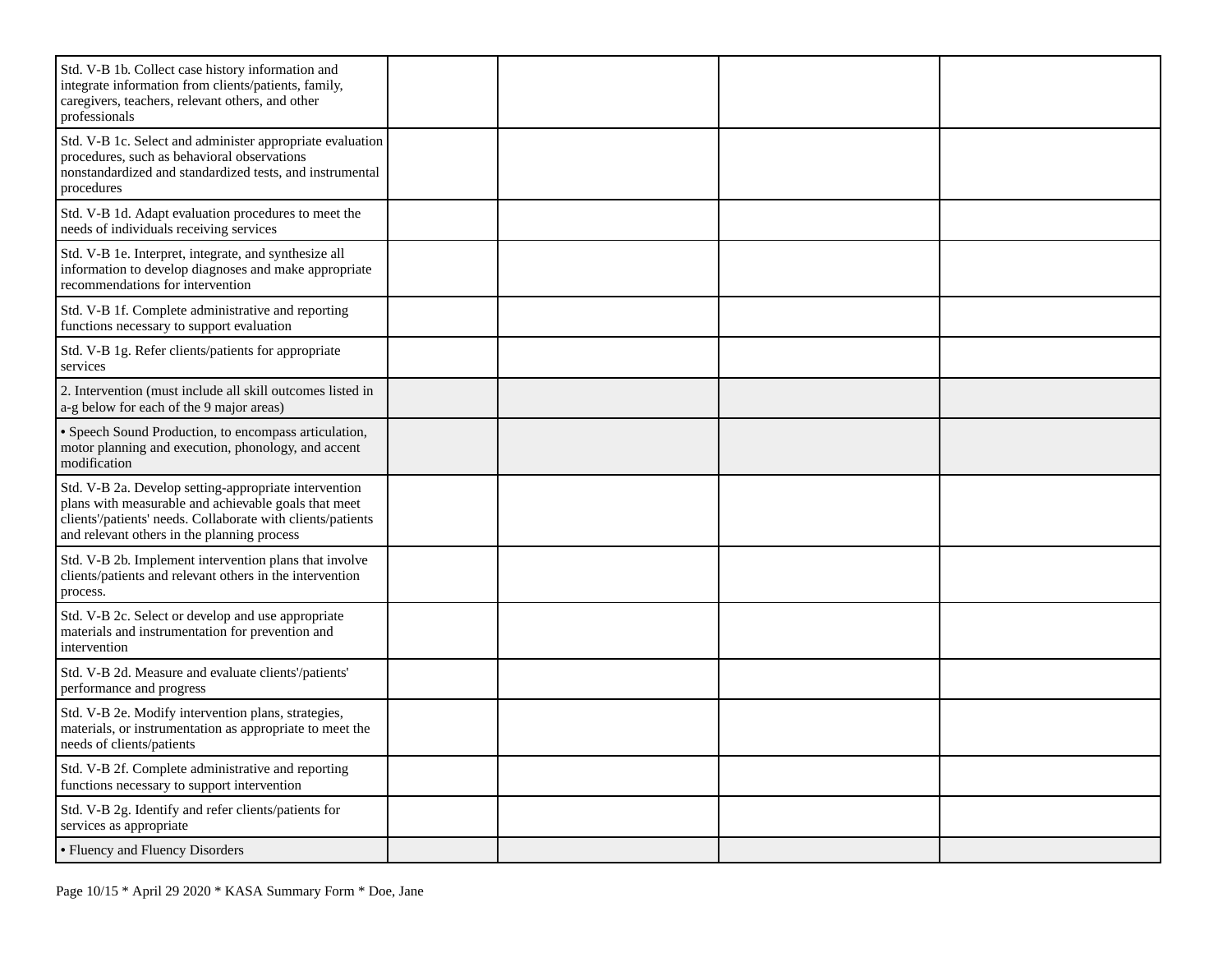| Std. V-B 2a. Develop setting-appropriate intervention<br>plans with measurable and achievable goals that meet<br>clients'/patients' needs. Collaborate with clients/patients<br>and relevant others in the planning process |  |  |
|-----------------------------------------------------------------------------------------------------------------------------------------------------------------------------------------------------------------------------|--|--|
| Std. V-B 2b. Implement intervention plans that involve<br>clients/patients and relevant others in the intervention<br>process.                                                                                              |  |  |
| Std. V-B 2c. Select or develop and use appropriate<br>materials and instrumentation for prevention and<br>intervention                                                                                                      |  |  |
| Std. V-B 2d. Measure and evaluate clients'/patients'<br>performance and progress                                                                                                                                            |  |  |
| Std. V-B 2e. Modify intervention plans, strategies,<br>materials, or instrumentation as appropriate to meet the<br>needs of clients/patients                                                                                |  |  |
| Std. V-B 2f. Complete administrative and reporting<br>functions necessary to support intervention                                                                                                                           |  |  |
| Std. V-B 2g. Identify and refer clients/patients for<br>services as appropriate                                                                                                                                             |  |  |
| • Voice and resonance, including respiration and<br>phonation                                                                                                                                                               |  |  |
| Std. V-B 2a. Develop setting-appropriate intervention<br>plans with measurable and achievable goals that meet<br>clients'/patients' needs. Collaborate with clients/patients<br>and relevant others in the planning process |  |  |
| Std. V-B 2b. Implement intervention plans that involve<br>clients/patients and relevant others in the intervention<br>process.                                                                                              |  |  |
| Std. V-B 2c. Select or develop and use appropriate<br>materials and instrumentation for prevention and<br>intervention                                                                                                      |  |  |
| Std. V-B 2d. Measure and evaluate clients'/patients'<br>performance and progress                                                                                                                                            |  |  |
| Std. V-B 2e. Modify intervention plans, strategies,<br>materials, or instrumentation as appropriate to meet the<br>needs of clients/patients                                                                                |  |  |
| Std. V-B 2f. Complete administrative and reporting<br>functions necessary to support intervention                                                                                                                           |  |  |
| Std. V-B 2g. Identify and refer clients/patients for<br>services as appropriate                                                                                                                                             |  |  |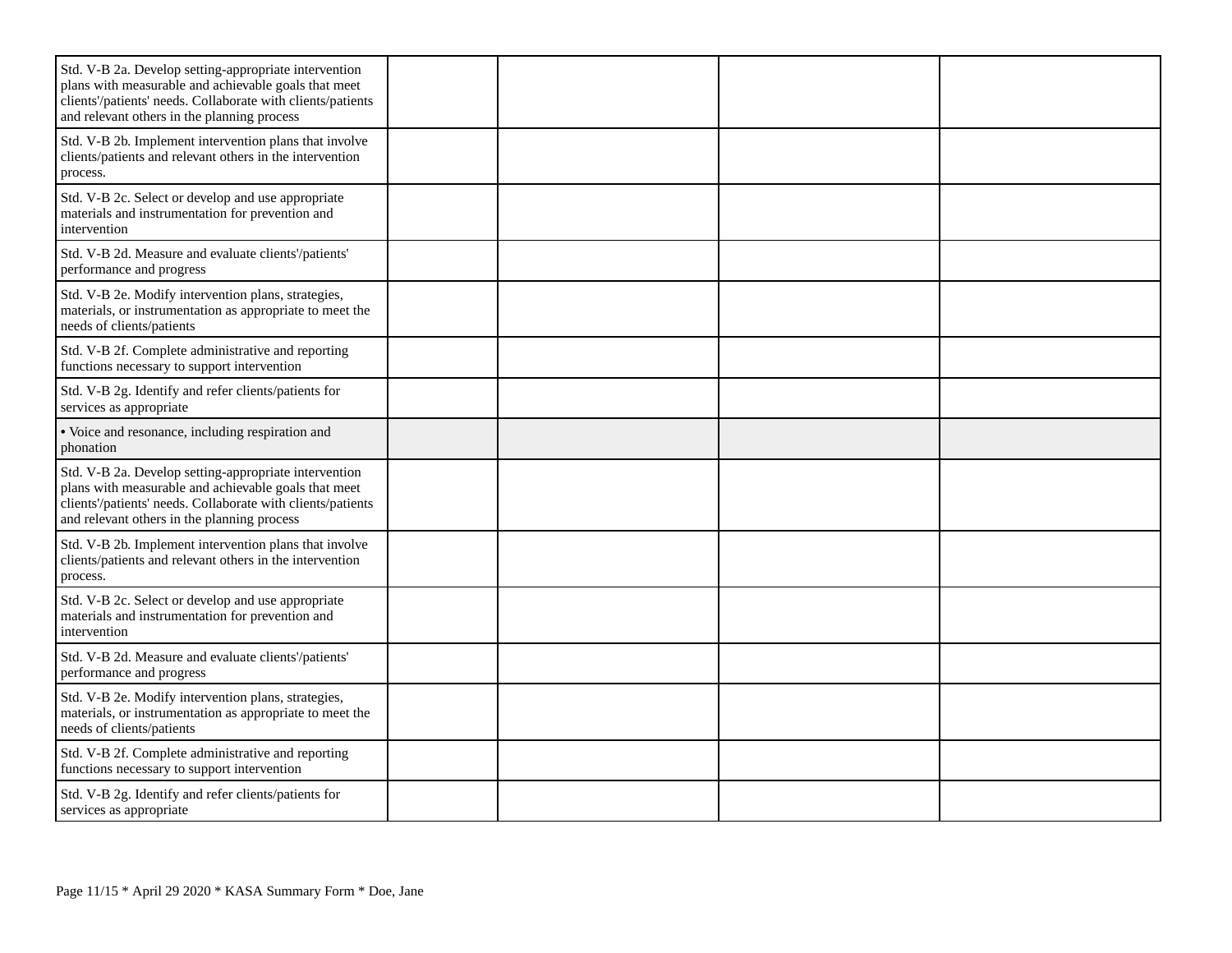| • Receptive and expressive language to include<br>phonology, morphology, syntax, semantics, pragmatics<br>(language use and social aspects of communication),<br>prelinguistic communication, and paralinguistic<br>communication (e.g., gestures, signs, body language),<br>and literacy in speaking, listening, reading, and writing |  |  |
|----------------------------------------------------------------------------------------------------------------------------------------------------------------------------------------------------------------------------------------------------------------------------------------------------------------------------------------|--|--|
| Std. V-B 2a. Develop setting-appropriate intervention<br>plans with measurable and achievable goals that meet<br>clients'/patients' needs. Collaborate with clients/patients<br>and relevant others in the planning process                                                                                                            |  |  |
| Std. V-B 2b. Implement intervention plans that involve<br>clients/patients and relevant others in the intervention<br>process.                                                                                                                                                                                                         |  |  |
| Std. V-B 2c. Select or develop and use appropriate<br>materials and instrumentation for prevention and<br>intervention                                                                                                                                                                                                                 |  |  |
| Std. V-B 2d. Measure and evaluate clients'/patients'<br>performance and progress                                                                                                                                                                                                                                                       |  |  |
| Std. V-B 2e. Modify intervention plans, strategies,<br>materials, or instrumentation as appropriate to meet the<br>needs of clients/patients                                                                                                                                                                                           |  |  |
| Std. V-B 2f. Complete administrative and reporting<br>functions necessary to support intervention                                                                                                                                                                                                                                      |  |  |
| Std. V-B 2g. Identify and refer clients/patients for<br>services as appropriate                                                                                                                                                                                                                                                        |  |  |
| • Hearing, including the impact on speech and language                                                                                                                                                                                                                                                                                 |  |  |
| Std. V-B 2a. Develop setting-appropriate intervention<br>plans with measurable and achievable goals that meet<br>clients'/patients' needs. Collaborate with clients/patients<br>and relevant others in the planning process                                                                                                            |  |  |
| Std. V-B 2b. Implement intervention plans that involve<br>clients/patients and relevant others in the intervention<br>process.                                                                                                                                                                                                         |  |  |
| Std. V-B 2c. Select or develop and use appropriate<br>materials and instrumentation for prevention and<br>intervention                                                                                                                                                                                                                 |  |  |
| Std. V-B 2d. Measure and evaluate clients'/patients'<br>performance and progress                                                                                                                                                                                                                                                       |  |  |
| Std. V-B 2e. Modify intervention plans, strategies,<br>materials, or instrumentation as appropriate to meet the<br>needs of clients/patients                                                                                                                                                                                           |  |  |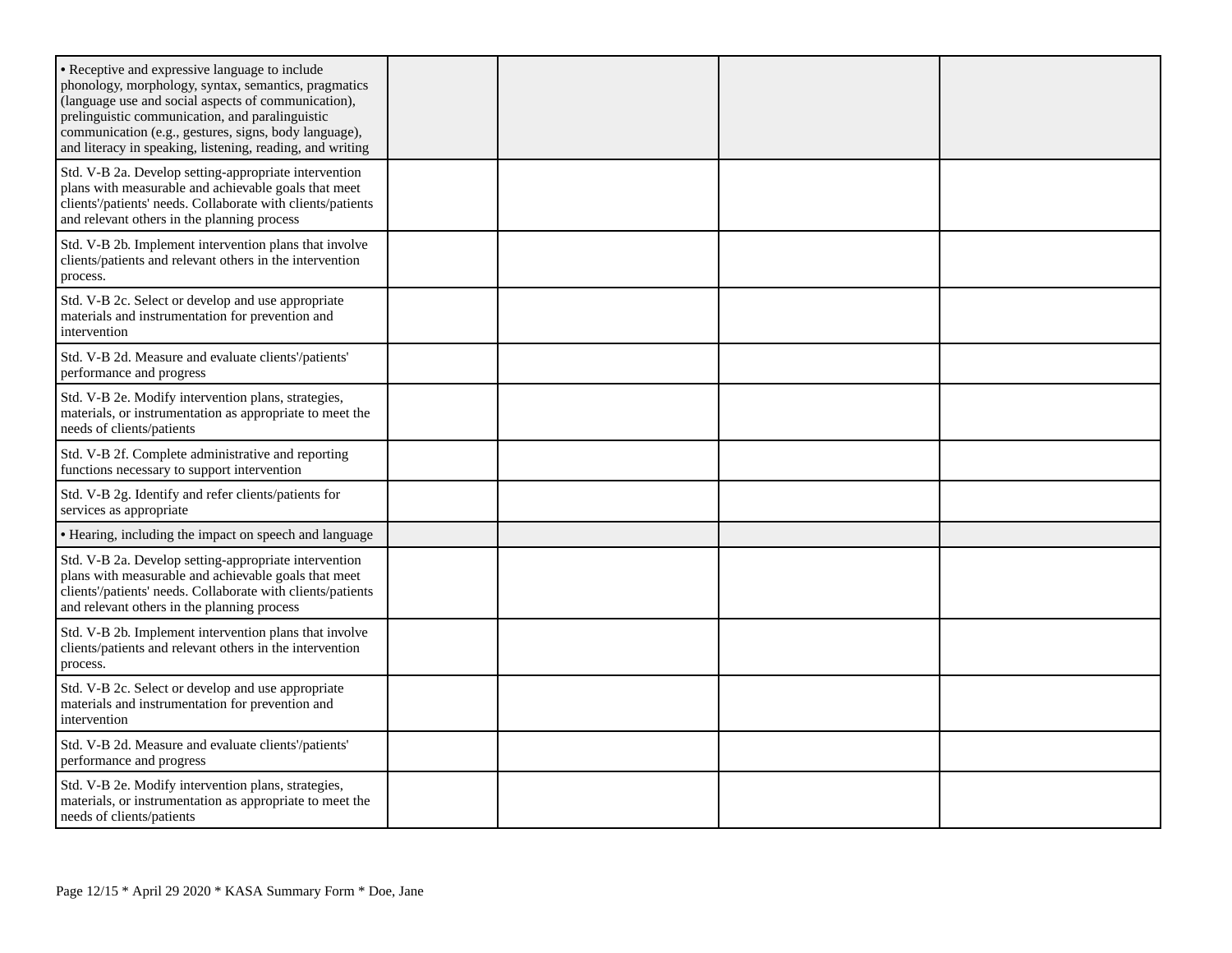| Std. V-B 2f. Complete administrative and reporting<br>functions necessary to support intervention                                                                                                                           |  |  |
|-----------------------------------------------------------------------------------------------------------------------------------------------------------------------------------------------------------------------------|--|--|
| Std. V-B 2g. Identify and refer clients/patients for<br>services as appropriate                                                                                                                                             |  |  |
| · Swallowing/Feeding, including (a) structure and<br>function of orofacial myology and (b) oral, pharyngeal,<br>laryngeal, pulmonary, esophageal, gastrointestinal, and<br>related functions across the lifespan            |  |  |
| Std. V-B 2a. Develop setting-appropriate intervention<br>plans with measurable and achievable goals that meet<br>clients'/patients' needs. Collaborate with clients/patients<br>and relevant others in the planning process |  |  |
| Std. V-B 2b. Implement intervention plans that involve<br>clients/patients and relevant others in the intervention<br>process.                                                                                              |  |  |
| Std. V-B 2c. Select or develop and use appropriate<br>materials and instrumentation for prevention and<br>intervention                                                                                                      |  |  |
| Std. V-B 2d. Measure and evaluate clients'/patients'<br>performance and progress                                                                                                                                            |  |  |
| Std. V-B 2e. Modify intervention plans, strategies,<br>materials, or instrumentation as appropriate to meet the<br>needs of clients/patients                                                                                |  |  |
| Std. V-B 2f. Complete administrative and reporting<br>functions necessary to support intervention                                                                                                                           |  |  |
| Std. V-B 2g. Identify and refer clients/patients for<br>services as appropriate                                                                                                                                             |  |  |
| • Cognitive aspects of communication, including<br>attention, memory, sequencing, problem solving,<br>executive functioning                                                                                                 |  |  |
| Std. V-B 2a. Develop setting-appropriate intervention<br>plans with measurable and achievable goals that meet<br>clients'/patients' needs. Collaborate with clients/patients<br>and relevant others in the planning process |  |  |
| Std. V-B 2b. Implement intervention plans that involve<br>clients/patients and relevant others in the intervention<br>process.                                                                                              |  |  |
| Std. V-B 2c. Select or develop and use appropriate<br>materials and instrumentation for prevention and<br>intervention                                                                                                      |  |  |
| Std. V-B 2d. Measure and evaluate clients'/patients'<br>performance and progress                                                                                                                                            |  |  |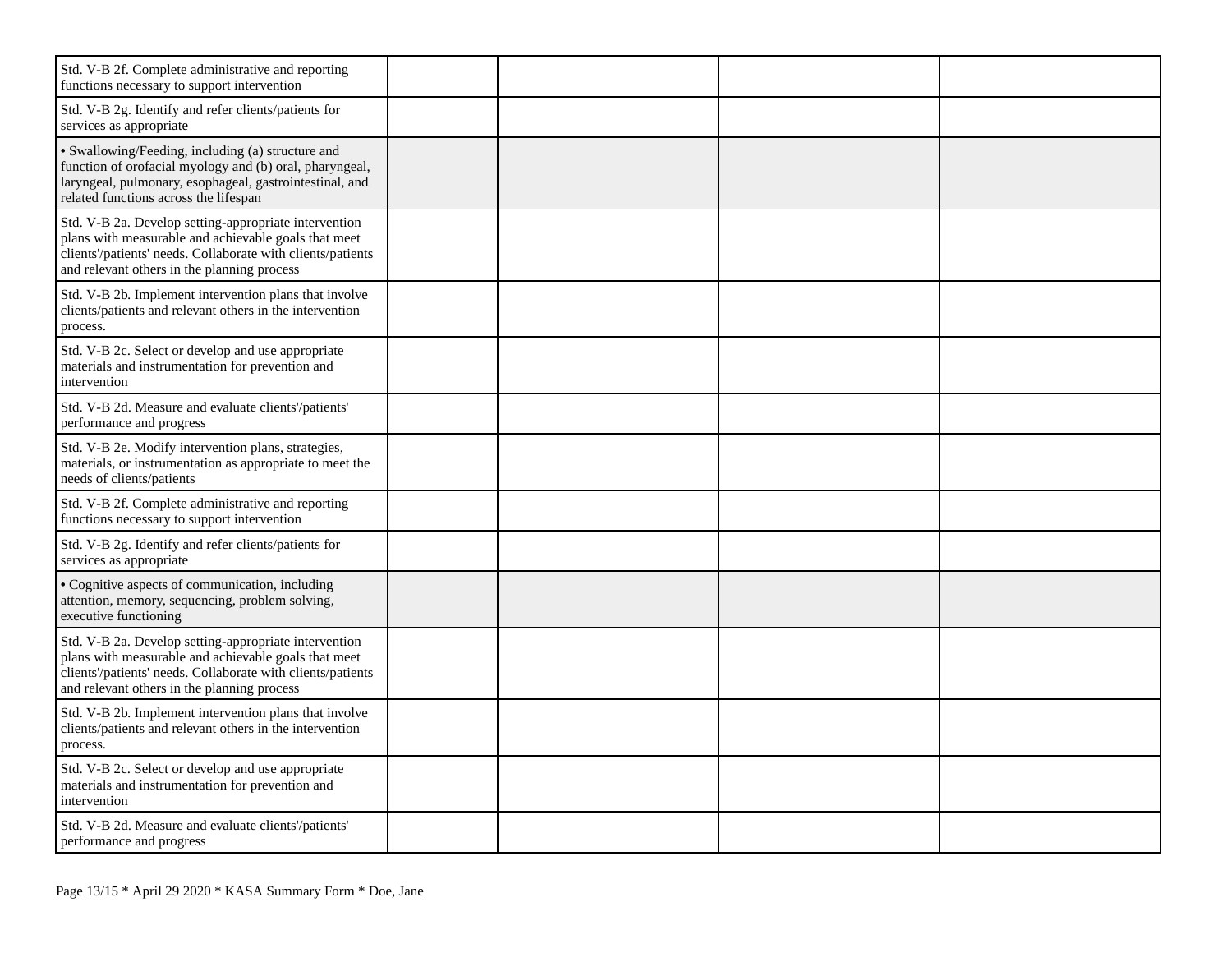| Std. V-B 2e. Modify intervention plans, strategies,<br>materials, or instrumentation as appropriate to meet the<br>needs of clients/patients                                                                                |  |  |
|-----------------------------------------------------------------------------------------------------------------------------------------------------------------------------------------------------------------------------|--|--|
| Std. V-B 2f. Complete administrative and reporting<br>functions necessary to support intervention                                                                                                                           |  |  |
| Std. V-B 2g. Identify and refer clients/patients for<br>services as appropriate                                                                                                                                             |  |  |
| · Social aspects of communication, including challenging<br>behavior, ineffective social skills, and lack of<br>communication opportunities                                                                                 |  |  |
| Std. V-B 2a. Develop setting-appropriate intervention<br>plans with measurable and achievable goals that meet<br>clients'/patients' needs. Collaborate with clients/patients<br>and relevant others in the planning process |  |  |
| Std. V-B 2b. Implement intervention plans that involve<br>clients/patients and relevant others in the intervention<br>process.                                                                                              |  |  |
| Std. V-B 2c. Select or develop and use appropriate<br>materials and instrumentation for prevention and<br>intervention                                                                                                      |  |  |
| Std. V-B 2d. Measure and evaluate clients'/patients'<br>performance and progress                                                                                                                                            |  |  |
| Std. V-B 2e. Modify intervention plans, strategies,<br>materials, or instrumentation as appropriate to meet the<br>needs of clients/patients                                                                                |  |  |
| Std. V-B 2f. Complete administrative and reporting<br>functions necessary to support intervention                                                                                                                           |  |  |
| Std. V-B 2g. Identify and refer clients/patients for<br>services as appropriate                                                                                                                                             |  |  |
| • Augmentative and alternative communication<br>modalities                                                                                                                                                                  |  |  |
| Std. V-B 2a. Develop setting-appropriate intervention<br>plans with measurable and achievable goals that meet<br>clients'/patients' needs. Collaborate with clients/patients<br>and relevant others in the planning process |  |  |
| Std. V-B 2b. Implement intervention plans that involve<br>clients/patients and relevant others in the intervention<br>process.                                                                                              |  |  |
| Std. V-B 2c. Select or develop and use appropriate<br>materials and instrumentation for prevention and<br>intervention                                                                                                      |  |  |